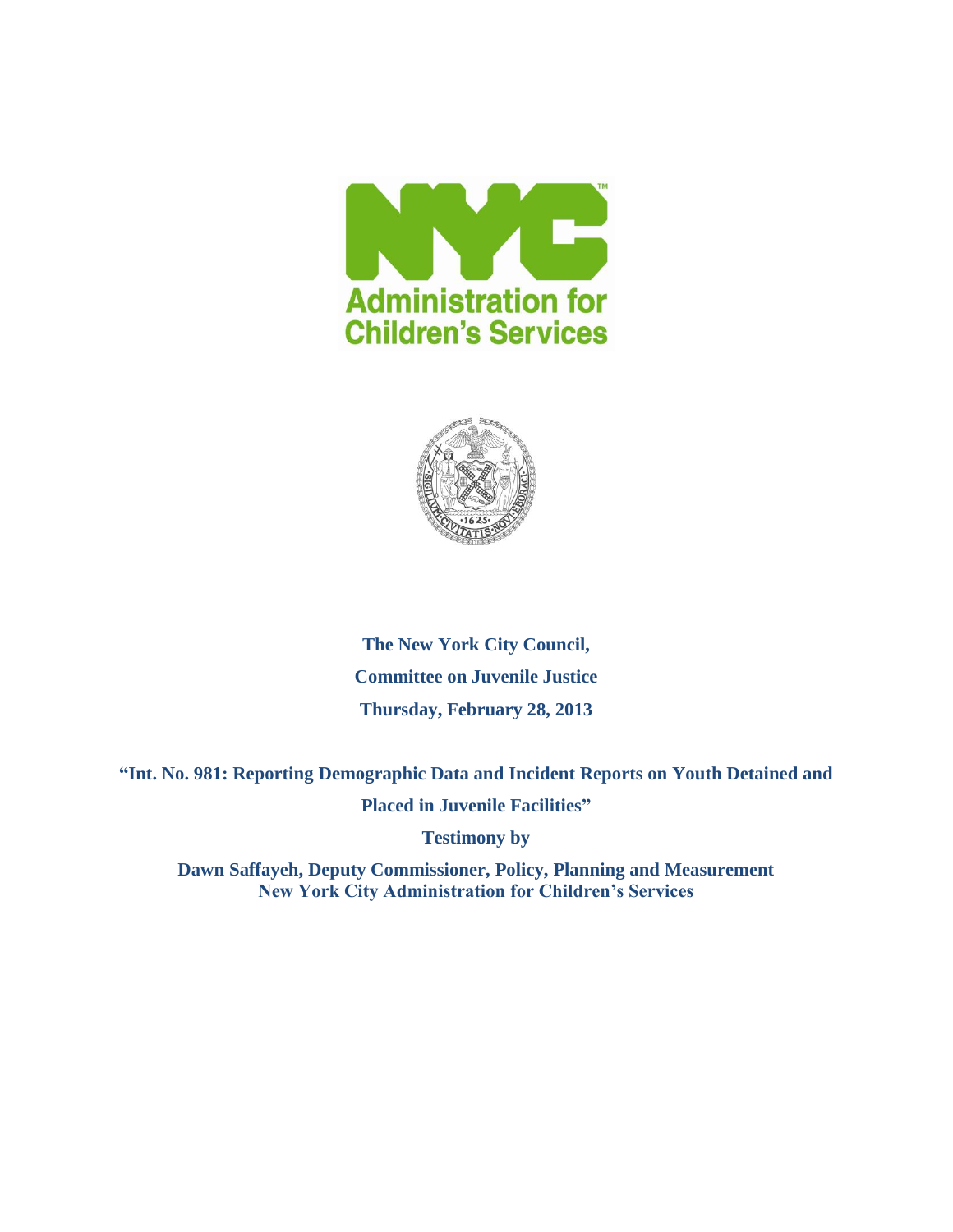## **The New York City Administration for Children's Services Dawn Saffayeh, Deputy Commissioner Testimony to the New York City Council Committee on Juvenile Justice February 28, 2013**

# "**Int. No. 981: Reporting Demographic Data and Incident Reports on Youth Detained and Placed in Juvenile Facilities**"

Good morning Chair Gonzalez and members of the Committee on Juvenile Justice. I am Dawn Saffayeh, Deputy Commissioner for the Division of Policy, Planning and Measurement at the New York City Administration for Children's Services (ACS). Thank you for providing us with the opportunity to address the proposed legislation related to reporting data on youth in New York City's juvenile facilities.

Since the 2010 merger of the Department of Juvenile Justice and the Administration for Children's Services, ACS has worked diligently to collect and track detention data. We report juvenile detention data in our Flash Report, which graphically illustrates monthly trends in select child welfare, juvenile justice, and early care and education statistics, and in our Strategic Management Report, which we produce quarterly. We publish both of these reports on our ACS website. In addition, we provide City Council reports quarterly, which include incident and demographic data, as well as provide data that is included in the Mayor's Management Report, which is mandated by the City charter and produced biannually, both of which are also posted on our website. Finally, ACS produces on an annual basis a Community Snapshots Report which includes juvenile detention statistics broken down by community district.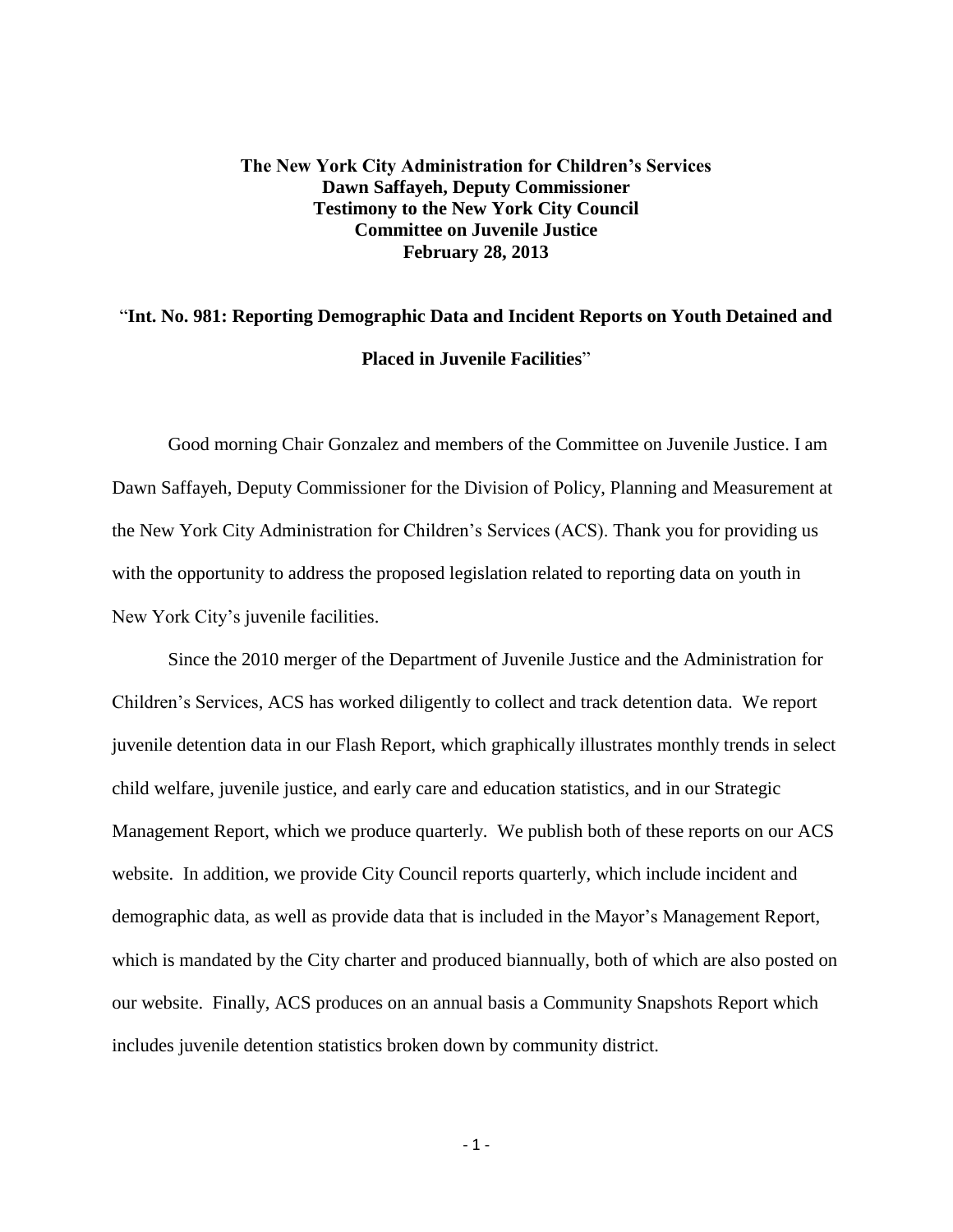We take our responsibility to collect and share data very seriously and we support the Council's proposed legislation to extend reporting requirements to our youth in placement, both non-secure and limited secure, on the same schedule that we do for our youth in detention. As we planned for Close to Home, ACS recognized the need to broaden our data collecting to include placement statistics as well as to develop quality assurance mechanisms. As such, we created a Juvenile Justice Planning and Measurement Unit (JJPM) that will measure provider performance and program outcomes for our juvenile justice placement programs.

ACS is committing to collecting and providing the same demographic data and incident information for our placement population that we presently provide for detention. While we agree that collecting and reporting the juvenile placement data is important, the proposed legislation fails to account for the fact that New York City will not be providing limited secure placement services until fall 2013. Given that non-secure placement went into effect in September 2012 and the proposed legislation requires the first demographic data report to be provided to the Council by September 30, 2013, the proposed legislation appears to contemplate a one-year "implementation period" for non-secure prior to ACS reporting data. We therefore request that the Council provide a similar "implementation period" for limited secure placement and the reporting requirements date for limited secure placement data to commence in fall 2014. Similarly, the proposed legislation states that the incident report data for non-secure placement could be required as soon as May 2013. Given that the demographic data contemplates a year grace period, we would similarly request a one year "implementation period" for incident reporting to be extended to September 2013.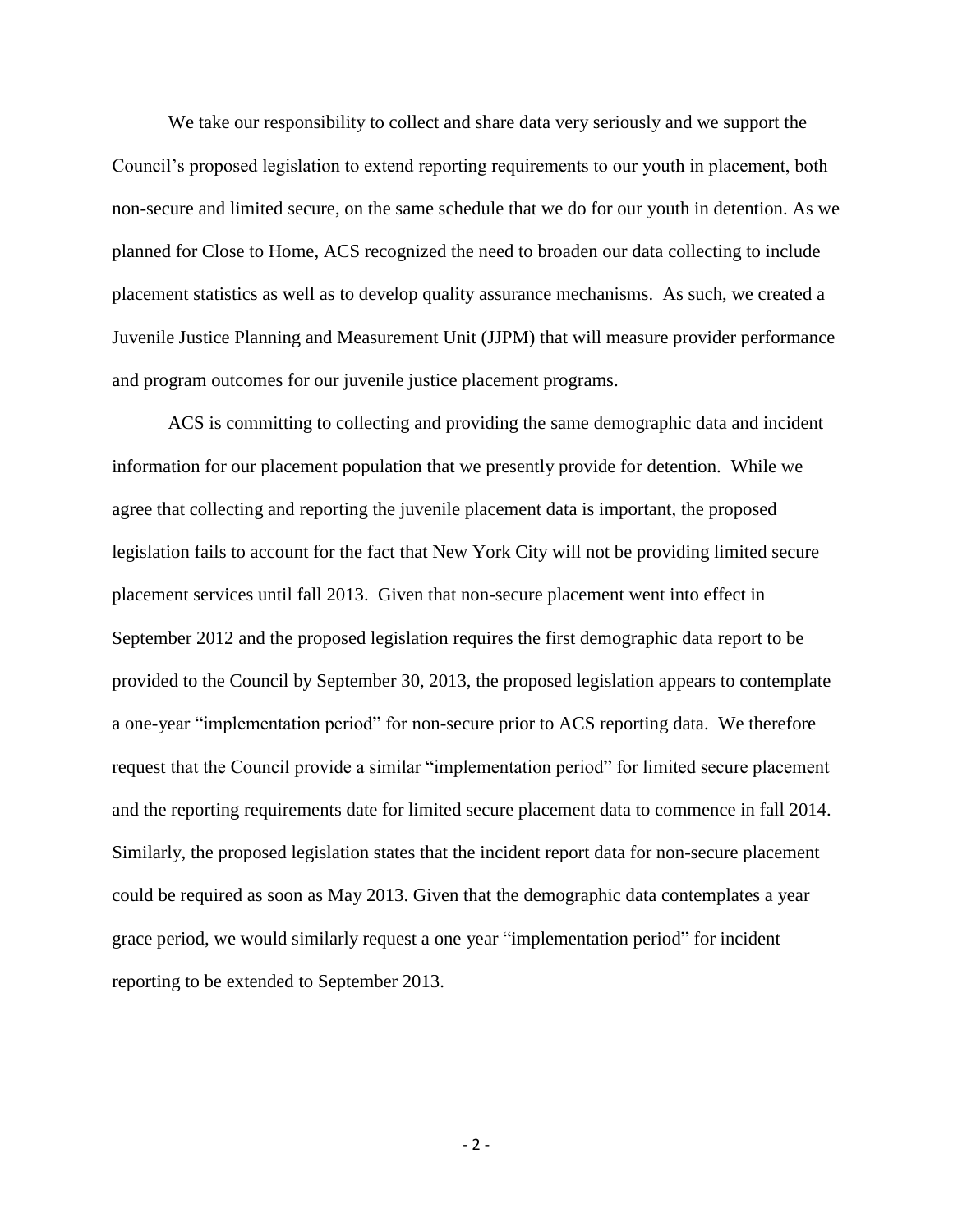#### **Juvenile Justice Oversight Board and Resident Care Advocacy Program**

In addition to our support for the proposed legislation, I would like to take this opportunity to update the Council on the work ACS has done over the past few months with respect to our juvenile justice programs. Recently, we testified before the Council on our Resident Care Advocacy Program (RCAP). As we mentioned during that hearing, with the Close to Home initiative currently underway, ACS has recognized the need for a more robust oversight mechanism to adequately address young people's needs and to continuously monitor and improve the safety and strength of our programs in both detention and placement. We have therefore created the Juvenile Justice Oversight Board that will oversee both secure and nonsecure detention, as well as non-secure and limited-secure placement. The Board will analyze the data that we collect, among a number of other tasks, and discuss their findings with agency officials. We believe this will help us to assess and, where needed, improve the conditions of our detention and placement facilities.

ACS will also be hiring two additional ombudspersons to augment our existing Resident Care Advocacy Program (RCAP). The role of the ombudsperson is to ensure that all youth understand their right to report and pursue a grievance and the process for doing so. We expect that the ombudspersons will inform the work of the Board by participating in meetings and raising issues that are brought to their attention with Board members. The deadline for the Juvenile Justice Oversight Board membership applications is today and we look forward to updating the Council as we implement the Oversight Board.

#### **Close to Home Update**

As the Council knows, Phase I of Close to Home has been underway since this past September. Once it is fully operational, we will have the capacity to serve approximately 319

- 3 -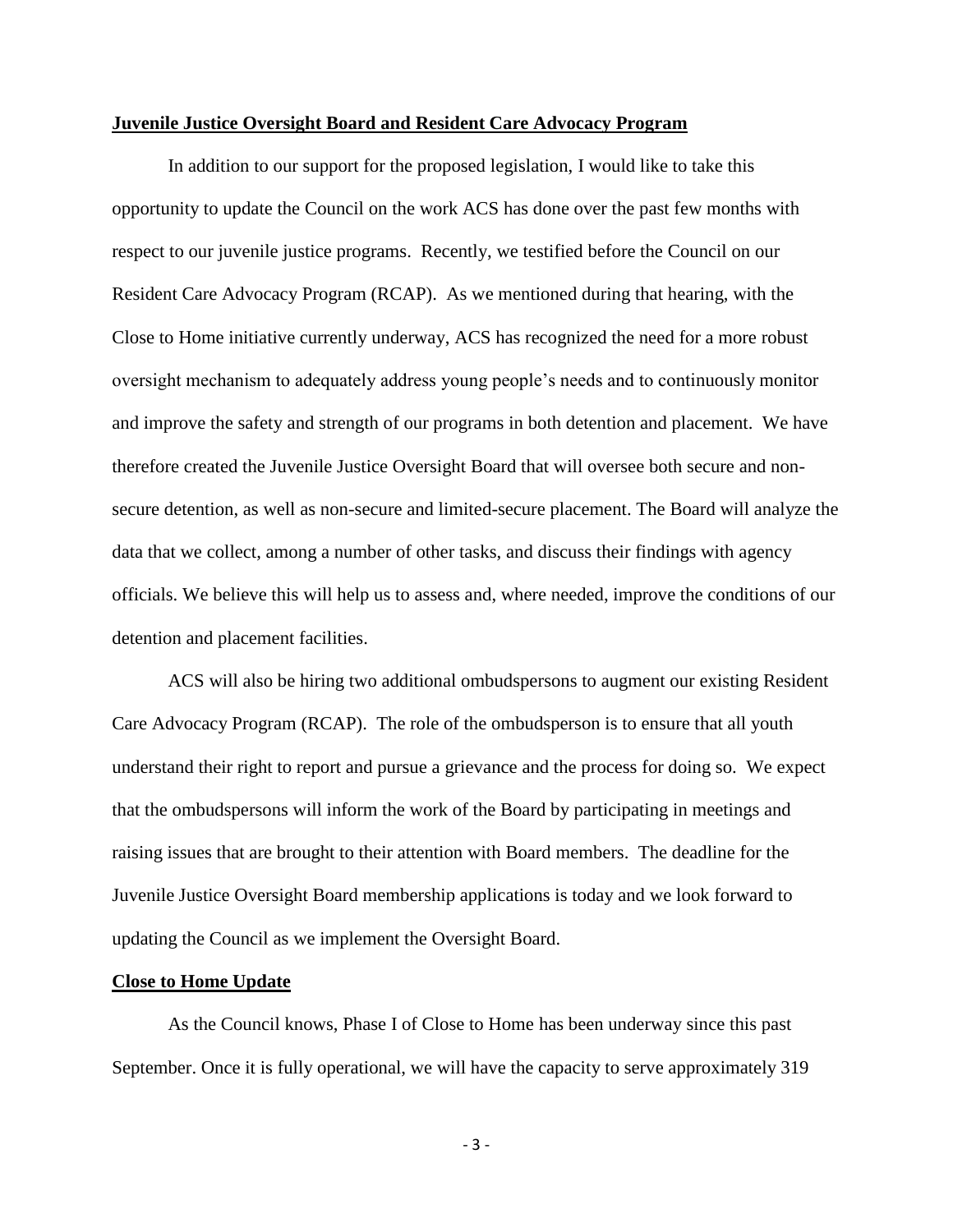non-secure placement youth. We released the Request for Proposals for the aftercare system last November and are currently evaluating proposals. We expect contracts to be awarded in late April and that contracts will be enacted on July 1, 2013. Currently, we have 231 youth in active non-secure placement care.

ACS is planning for the second phase, Limited-Secure Placement, which will begin fall 2013. Like non-secure placements, young people in limited-secure settings will receive a full range of services and supports. However, limited-secure placements will have more restrictive features to ensure the safety of residents, program staff, and communities. ACS has hosted five community forums to obtain the public's feedback on limited-secure placement and we plan to distribute the draft plan for public comment in early March. Pursuant to the legislation, after we release the draft plan, ACS will also hold five public hearings this spring to obtain public comment. We will incorporate the feedback we received from the public into the plan, which we will then submit to OCFS for review and approval.

Similar to the procurement process for non-secure placement, for Limited Secure placement, ACS will issue a Negotiated Acquisition seeking highly qualified providers with extensive foster care and juvenile justice experience to provide services at an expected 9-11 residential sites within the five boroughs or close to New York City. We plan to begin accepting youth into limited secure placement beginning in fall 2013 and have an anticipated capacity of 158 youth.

Limited secure facilities will have multiple safety and security measures both to protect residents and to also ensure the safety of the surrounding community that may include things like: designated entry and exit points; full perimeter lighting; locked doors and windows; security cameras and closed circuit television monitoring. We will seek to avoid frequent

- 4 -